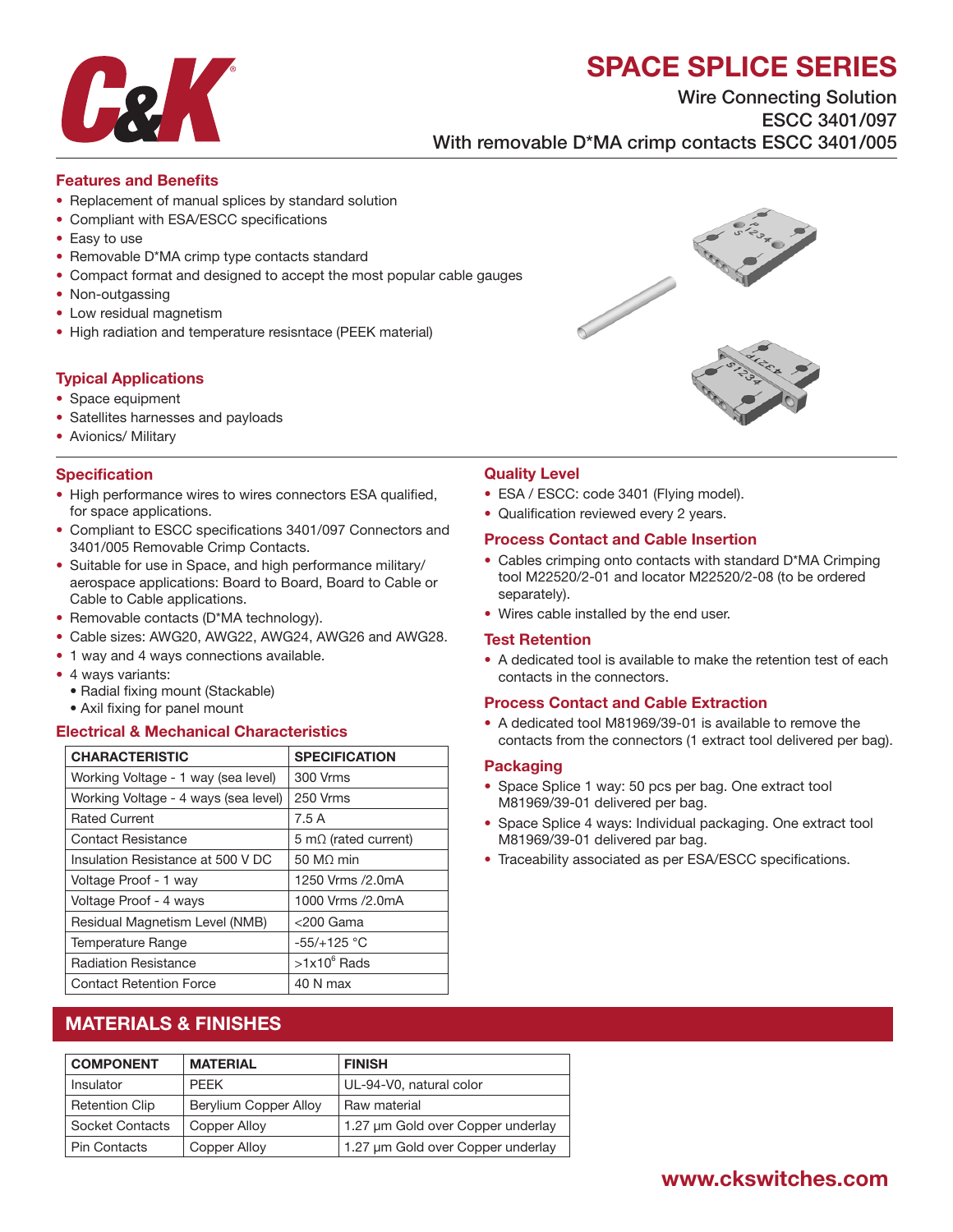

# PART NUMBER - DESCRIPTION

Part Number: C115366-2776C | ESA/ESCC Description: 340109701B

# DIMENSIONS & WEIGHT



Mass: 0.2 gr

### USE EXPLANATION

#### Wires to wires connecting solution



- For insertion of contacts wired with AWG26/28 (without shrinkable tube), the use of insertion tool is mandatory

- If different wire sizes are used on each contact side, insert contact with smallest wire size first to perform retnetion test by pushing

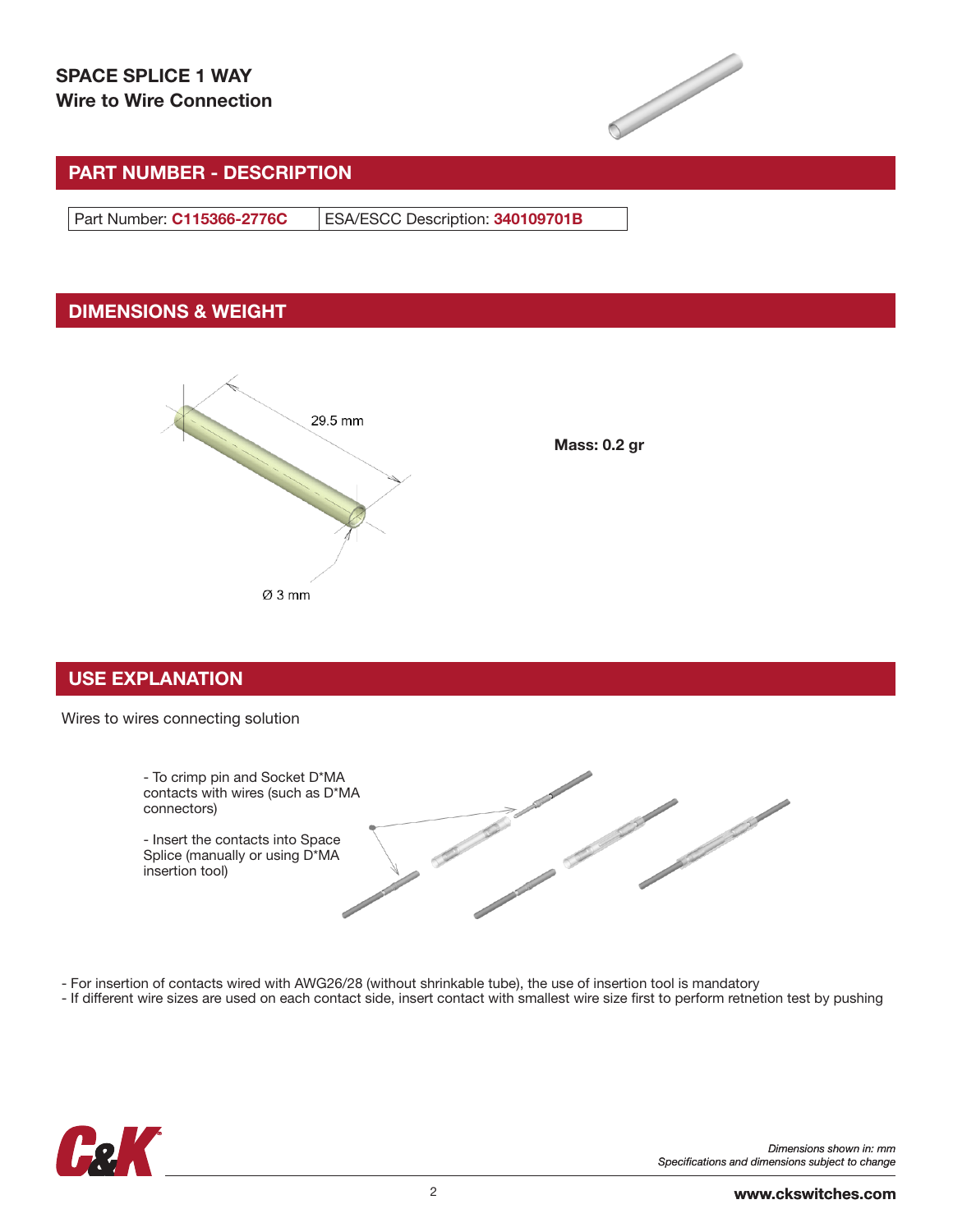

Mass: 3.5 gr

# PART NUMBER - DESCRIPTION

Part Number: C115366-3014C ESA/ESCC Description: 340109702B 04RA3014

# DIMENSIONS & WEIGHT



# USE EXPLANATION

Wires to wires connecting solution **Possibility of Stacking Products** Possibility of Stacking Products Floating or possibility of fixing the insulator using 2 through holes



- For insertion of contacts wired with AWG26/28 (without shrinkable tube), the use of insertion tool is mandatory

- If different wire sizes are used on each contact side, insert contact with smallest wire size first to perform retnetion test by pushing

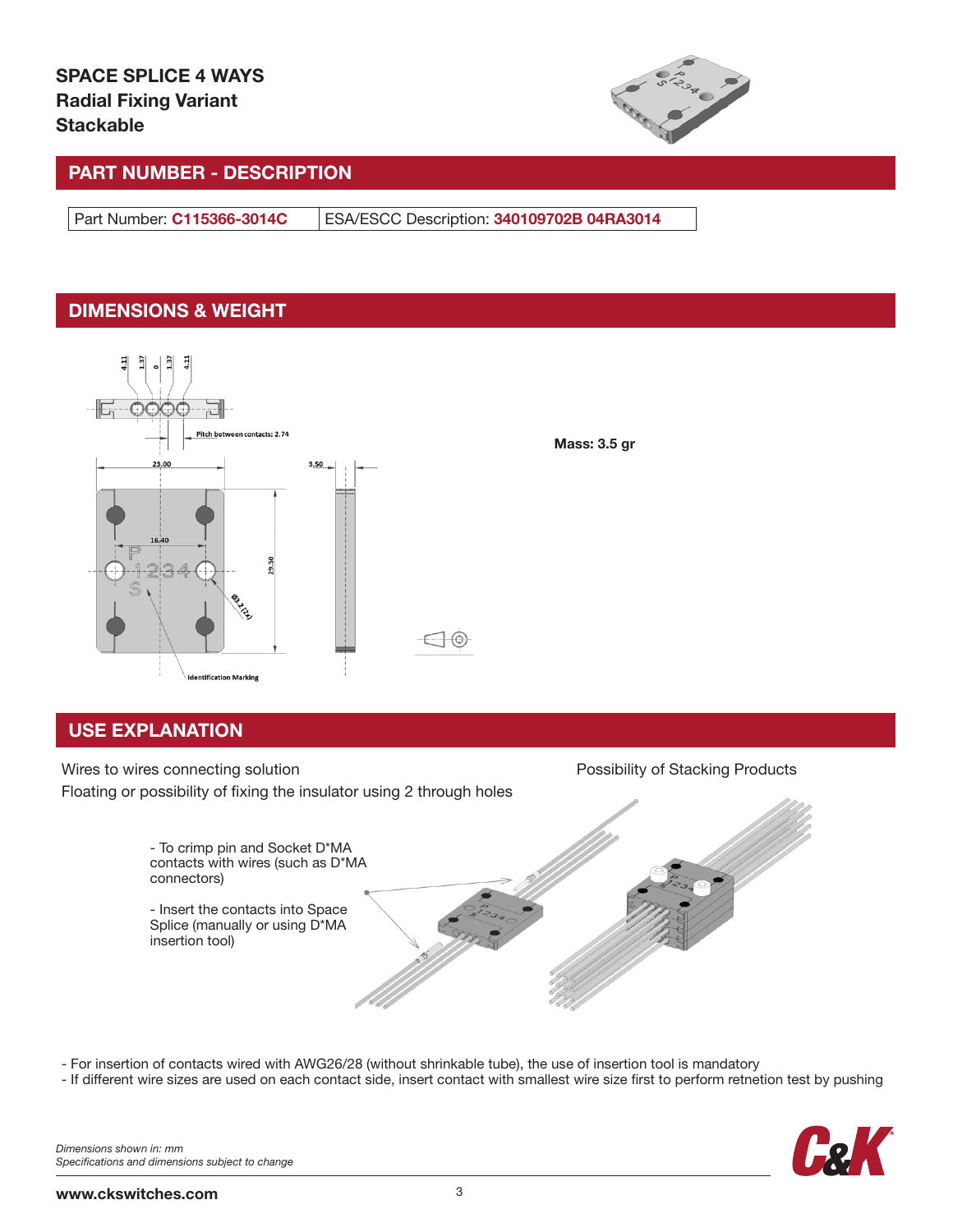

Mass: 4 gr

# PART NUMBER - DESCRIPTION

Part Number: C115366-3015C ESA/ESCC Description: 340109702B 04AA3015

# DIMENSIONS & WEIGHT



# USE EXPLANATION

Wires to wires connecting solution Use to pass through panels Panel Cut-Out Profile - To crimp pin and Socket D\*MA contacts with wires (such as D\*MA connectors)  $23,6 + 0,2$  $A^{\alpha}$ - Insert the contacts into Space Splice (manually or using D\*MA 28 insertion tool) $3,2+0,1$  (2x)  $\bigoplus$   $\emptyset$  0,2 A B

- For insertion of contacts wired with AWG26/28 (without shrinkable tube), the use of insertion tool is mandatory

- If different wire sizes are used on each contact side, insert contact with smallest wire size first to perform retnetion test by pushing



*Dimensions shown in: mm Specifications and dimensions subject to change*

 $110.2$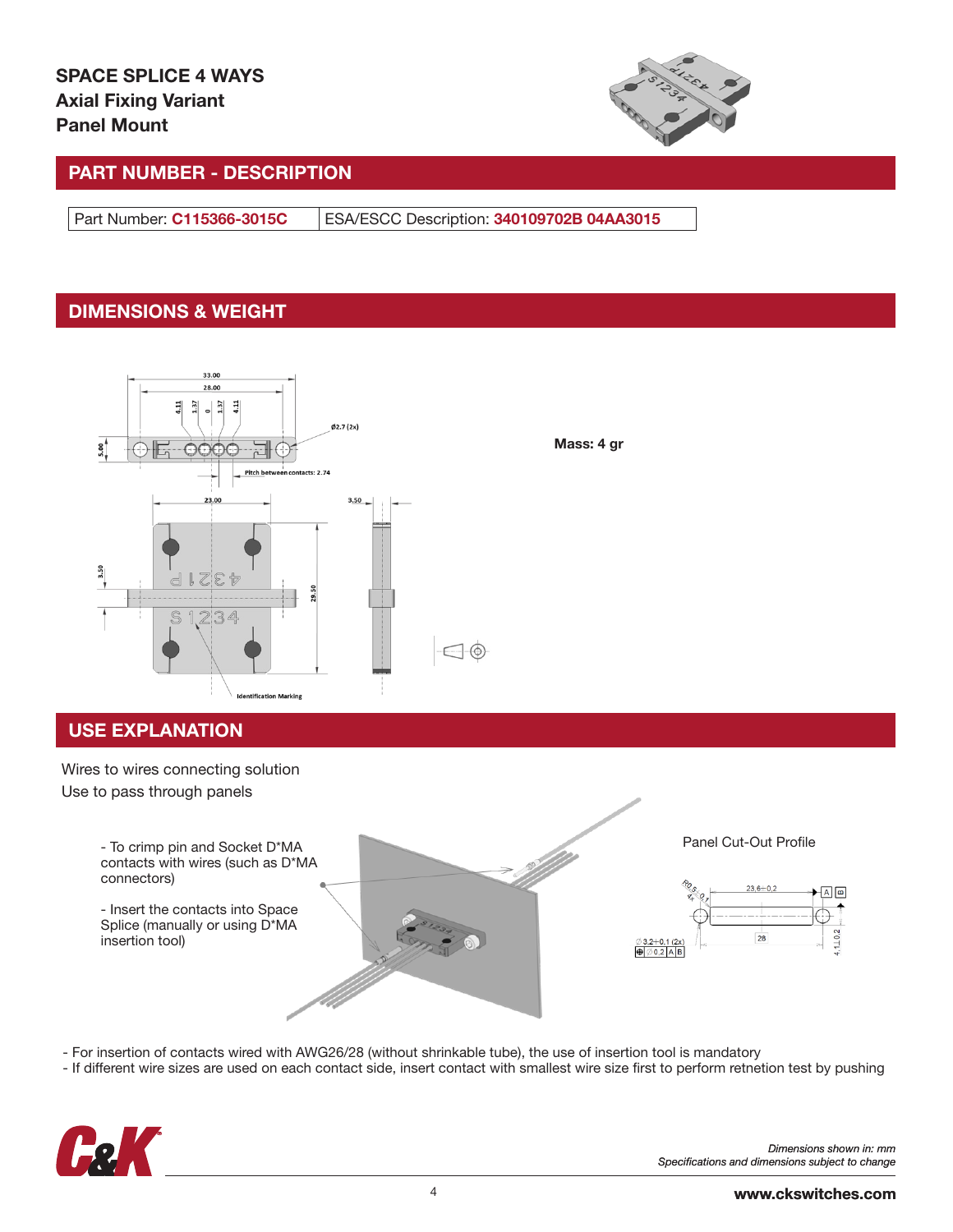### D\*MA Contact Pin - Size 20/20 (wire size AWG20, AWG22, AWG24)





C&K Part Number: C330-8996-101H ESA/ESCC Description: 340100501B

### D\*MA Contact Pin - Size 20/26 (wire size AWG26, AWG28)



# D\*MA Contact Socket - Size 20/20 (wire size AWG20, AWG22, AWG24)





C&K Part Number: C031-8996-101H ESA/ESCC Description: 340100502B

### D\*MA Contact Socket - Size 20/26 (wire size AWG26, AWG28)





C&K Part Number: C031-8997-101H ESA/ESCC Description: 340100504B